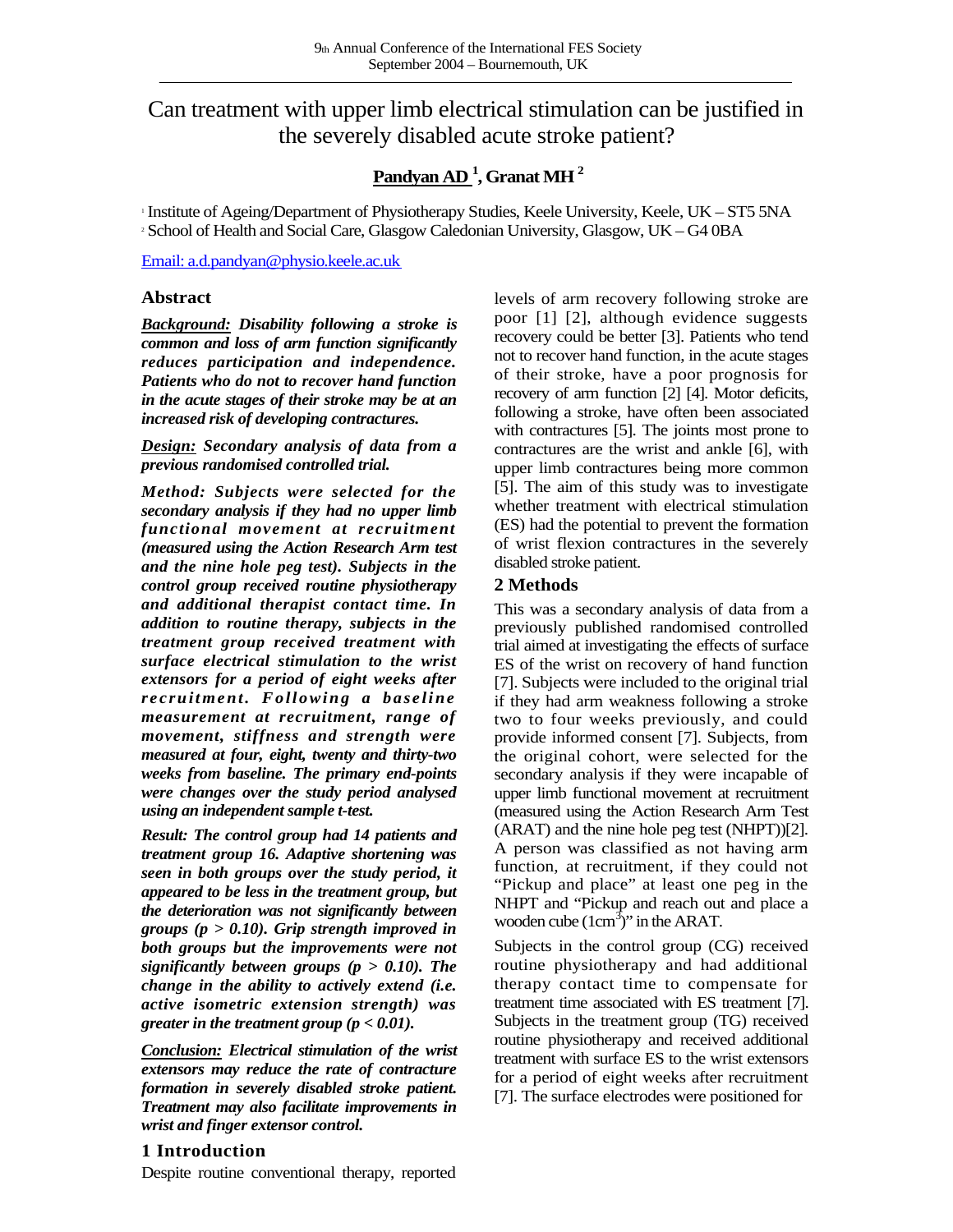balanced wrist extension, i.e. wrist extension with no ulnar or radial deviation [8].

Contractures were measured using a custom built device [8]. The primary measures were the resting posture of the wrist, resistance to passive extension at the wrist and passive range of wrist movement from flexion to extension [2][8]. Other impairments measured were grip strength and isometric wrist extension strength at neutral [2][8]. After an initial base line assessment, prior to randomisation, repeated measurements were taken at four, eight, twenty and thirty-two weeks after recruitment. The primary end-point was changes over the study period analysed using an independent sample ttest. Changes over the study period were analysed using the repeated measures analysis of variance. SPSS<sup>TM</sup> (version 11.5) was used for all the analyses.

### **3 Results**

From the original cohort of 60 patients, 14 CG patients and 16 TG patients were selected for the secondary analysis (Table 1). Treatment compliance, although not formally measured, was approximately 50%.

|                       | CG          | TG          |
|-----------------------|-------------|-------------|
| Total anterior        | 5           | 3           |
| circulation           |             |             |
| syndromes (TACS)*     |             |             |
| Partial anterior      |             | 9           |
| circulation syndrome  |             |             |
| $(PACS)*$             |             |             |
| Lacunar syndrome      | 1           | 1           |
| $(LACS)*$             |             |             |
| Intra-cerebral        | 1           | 3           |
| haemorrhage (ICH)     |             |             |
| Side of body affected |             |             |
| Left: Right           | 10:4        | 11:5        |
| Time post stroke      |             |             |
| Mean                  | 23          | 25          |
| (range) days          | $(14 - 34)$ | $(12 - 39)$ |
| Age                   |             |             |
| Mean                  | 64.2        | 69.2        |
| (range) Years         | $(40-93)$   | $(44 - 91)$ |
| Gender                |             |             |
| Female: Male          | 6 : 8       | 8:8         |

*Table 1: Clinical details related to the study groups. \*Bamford J et al 1991 Classification and natural history of clinically identifiable subtypes of cerebral infarction. Lancet 337: 1521 – 1526.*

The resting posture deteriorated in both groups and the deterioration was not significantly different between the groups ( $p > 0.10$ : mean difference 4°: 95% CI:-3 to 11). The resting posture did not deteriorate significantly in the TG ( $p > 0.10$ : F = 1.67 with 4 df), however,

there was a significant deterioration in the CG  $(p < 0.01$ : F = 6.04 with 4 df).

The resistance to passive extension deteriorated in both groups but the deterioration was not significantly different between the groups ( $p >$ 0.10: mean difference -0.46 Nm: 95% CI:-1.40 to 0.45). The resistance to passive extension increased in the treatment group ( $p = 0.062$ :  $F =$ 2.38 with 4 df) and significantly increased in the control group ( $p < 0.05$ :  $F = 2.89$  with 4 df).

The passive range of movement significantly deteriorated in both groups ( $p < 0.01$ :  $F = 7.24$ & 3.81 respectively for treatment and control group with 4 df) but the deterioration was not significantly different between the groups  $(p >$ 0.1: mean difference -4°: 95% CI: -19 to 11).

Grip strength improved in both groups but the improvement was not significantly different between the groups  $(p > 0.10$ : mean difference 1.5kg and 95% CI:-1.1 to 4). The improvements for the treatment group ( $p < 0.01$ :  $F = 9.34$  with 4 df) and the control group ( $p < 0.05$ : F = 3.6 with 4 df) were significant.

The improvement in the ability to actively extend the wrist (measured as the active isometric extension strength at neutral) was significantly better in the treatment group ( $p <$ 0.01: mean difference 1.6Nm and 95% CI: 0.66 to 2.63) when compared with the control group. The treatment group significantly improved (p  $< 0.01$ : F = 7.57 with 4 df) and the control group showed no change  $(p > 0.1$ :  $F = 0.87$  with 4 df). Some subjects in the control group flexed their wrists when asked to extend.

#### **4 Discussion and Conclusions**

Adaptive shortening (dynamic contractures) was seen in both groups and the deterioration was less in the treatment group. Such a change can be primarily attributed to the increased mobilisation at the wrist associated with ES [9]. If one were to accept that contractures resulted from spasticity, then it could be argued that the reduction in contractures resulted from a reduction of spasticity. However, any reduction in spasticity associated with ES treatment has limited carry over [10] and, therefore, it is unlikely to have influenced contracture prevention.

Contrary to the initial expectations grip strength improved in both groups. If one were to accept previous findings that improvements in grip strength was a predictor of return in arm function [3] then functional improvements would have been expected in both groups.